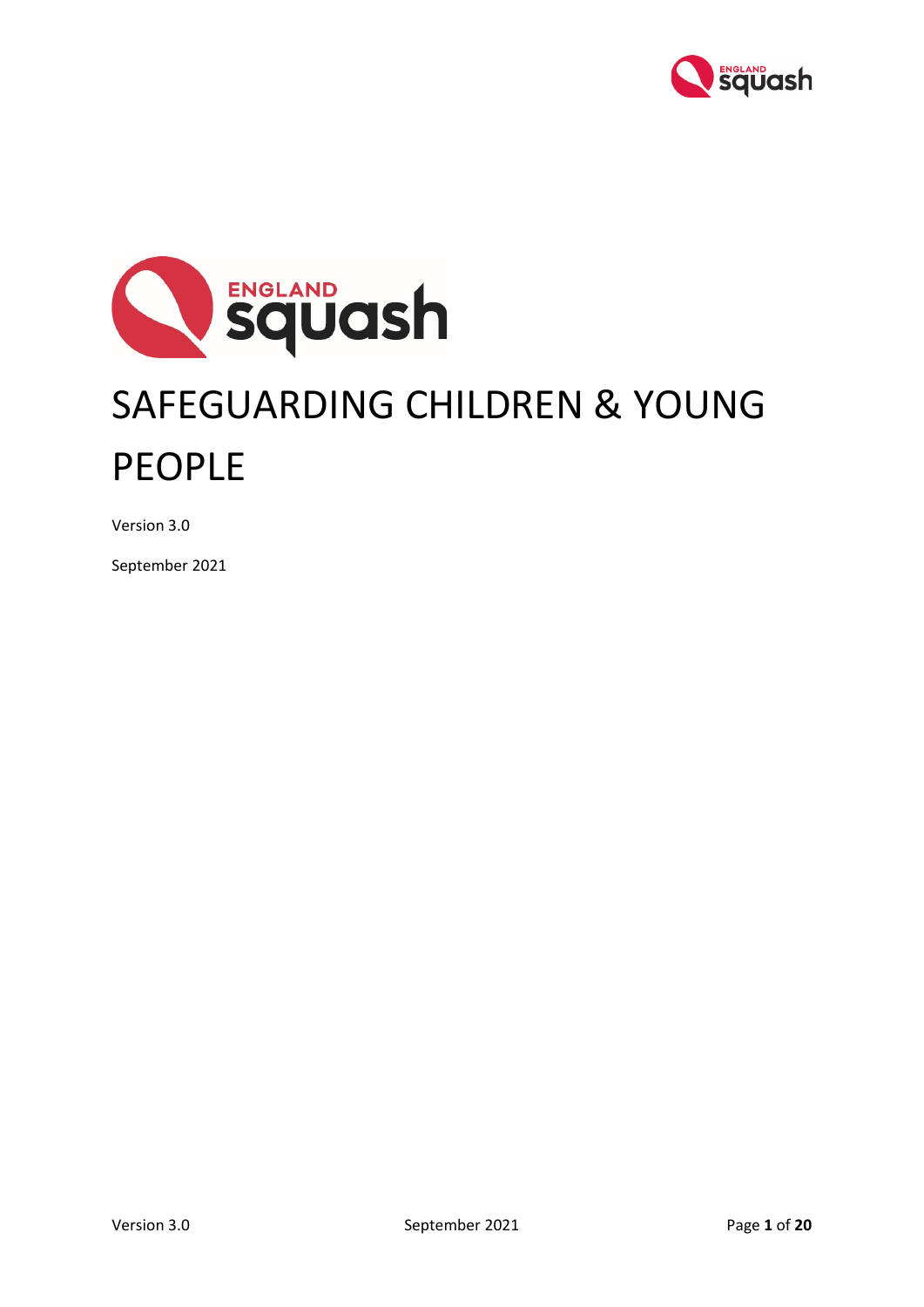

## **England Squash Safeguarding Children Policy and Procedures**

### **Introduction**

England Squash is committed to creating and maintaining a safe and positive environment and accepts our responsibility to safeguard the welfare of all children and young people involved in Squash in accordance with the Children's Act 1989/2004.

This policy refers to Working Together 2018, compiling with duty outlined. [https://assets.publishing.service.gov.uk/government/uploads/system/uploads/attachment\\_](https://assets.publishing.service.gov.uk/government/uploads/system/uploads/attachment_data/file/779401/Working_Together_to_Safeguard-Children.pdf) data/file/779401/Working Together to Safeguard-Children.pdf

The England Squash Safeguarding children and young people's policy and procedures apply to all individuals involved in Squash at every level of the sport and can be adopted by clubs and counties

England Squash will encourage all members to adopt and demonstrate their commitment to the principles and practice of equality as set out in this Safeguarding Policy.

England Squash are the data controller for the purposes of GDPR meaning that we are responsible for deciding how an individual's personal data is used. When we refer to "personal data", we are referring to any information which can directly or indirectly identify an individual. Our [privacy policy](https://www.englandsquash.com/privacy-policy) sets out collects and uses any personal data

#### **Index:**

| Introduction                                            |    |
|---------------------------------------------------------|----|
| <b>Principles</b>                                       | 3  |
| <b>Guidance and Legislation</b>                         | 4  |
| <b>Types of Abuse</b>                                   | 6  |
| Signs and Indicators of Abuse                           | 15 |
| What to do if you have a concern                        | 15 |
| How to Respond to a Disclosure                          | 16 |
| <b>How to Record a Disclosure</b>                       | 17 |
| Roles and Responsibilities of those with England Squash | 18 |
| <b>Good Practice</b>                                    | 18 |
| <b>Further Information</b>                              | 20 |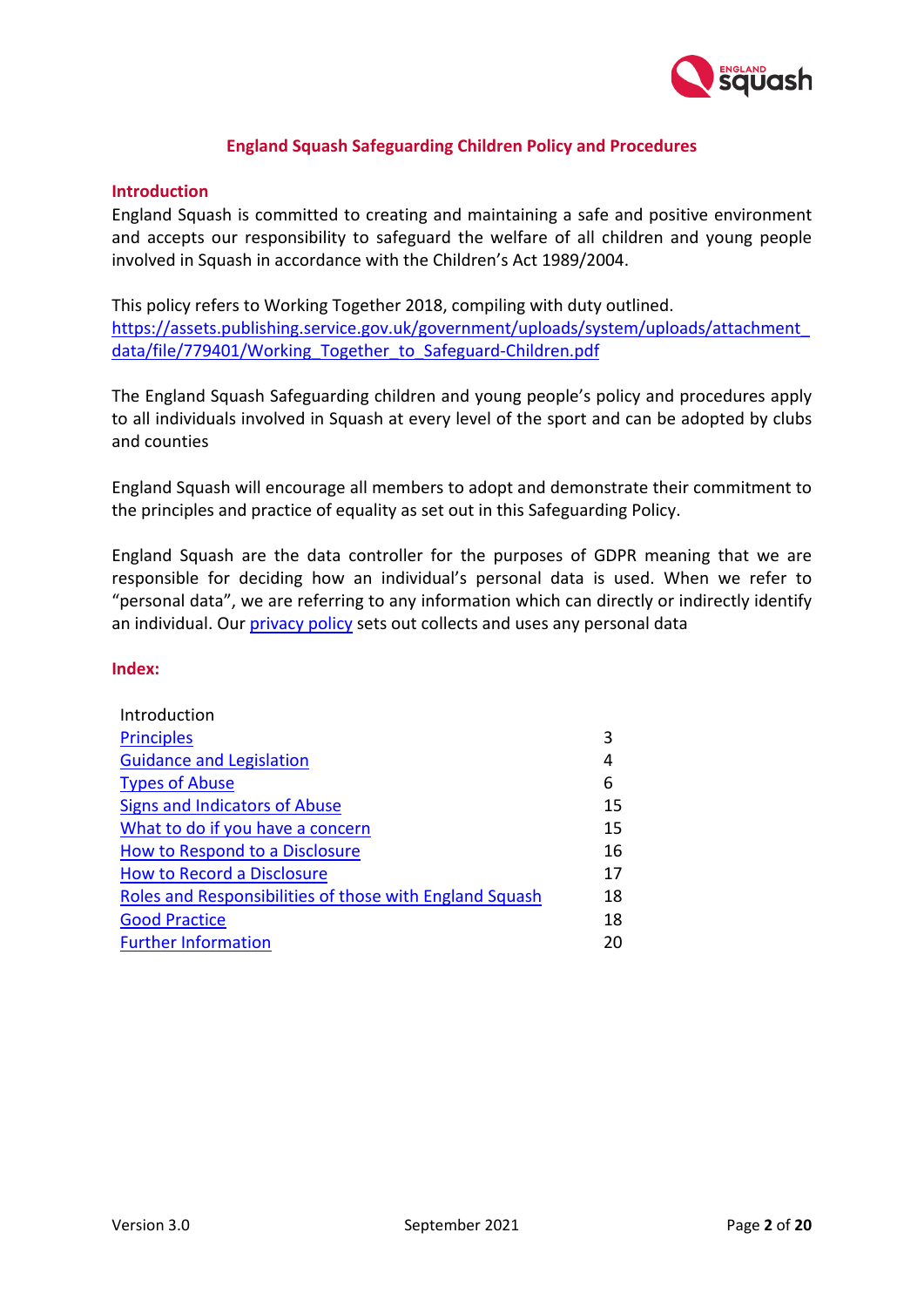

# <span id="page-2-0"></span>**2 Principles**

- 2.1 The guidance given in the policy and procedures is based on the following principles; anyone under the age of 18 will be considered a child or young person:
- 2.1.1 All children and young people, regardless of age, ability or disability, gender, race, religion, ethnic origin, sexual orientation, marital or transgender status have the right to be protected from abuse and poor practice and to participate in an enjoyable and safe environment.
- 2.1.2 England Squash will seek to ensure that our sport is inclusive and make reasonable adjustments for any ability, disability or impairment. We will also commit to continuous development, monitoring and review of all staff.
- 2.1.3 The rights, dignity and worth of all children and young people will always be respected. UN Children's rights:

<https://www.unicef.org.uk/what-we-do/un-convention-child-rights/>

- 2.1.4 We recognise that ability and disability can change over time, such that some children and young people may be additionally vulnerable to abuse, for example those who have a dependency on others or have different communication needs, those not living at home, children develop at different rates.
- 2.1.5 We recognise that a child or young person with additional needs may or may not identify themselves or be identified having 'additional needs'. Some of these children may have been identified as needing additional support other may have not been; some of these children may receive additional support in other environments.
- 2.1.6 We all have a shared responsibility to ensure the safety and well being of all children and young people and will act appropriately and report concerns whether these concerns arise within Squash e.g. inappropriate behaviour of a coach, other members of club/county or outside e.g. in the wider community.
- 2.1.7 All allegations will be taken seriously and responded to quickly in line with England Squash Safeguarding Procedures [\(Sections 6, 7, & 8\)](#page-14-1).
- 2.1.8 England Squash recognises the role and responsibilities of the statutory agencies in safeguarding children and is committed to complying with the procedures of the Local Safeguarding Children Boards, including social care and police.
- 2.1.9 The England Squash Safeguarding Children's Policy and Procedures is mandatory. Noting the remit of squash and its jurisdiction, England Squash encourages County and Club Committees to adopt this policy.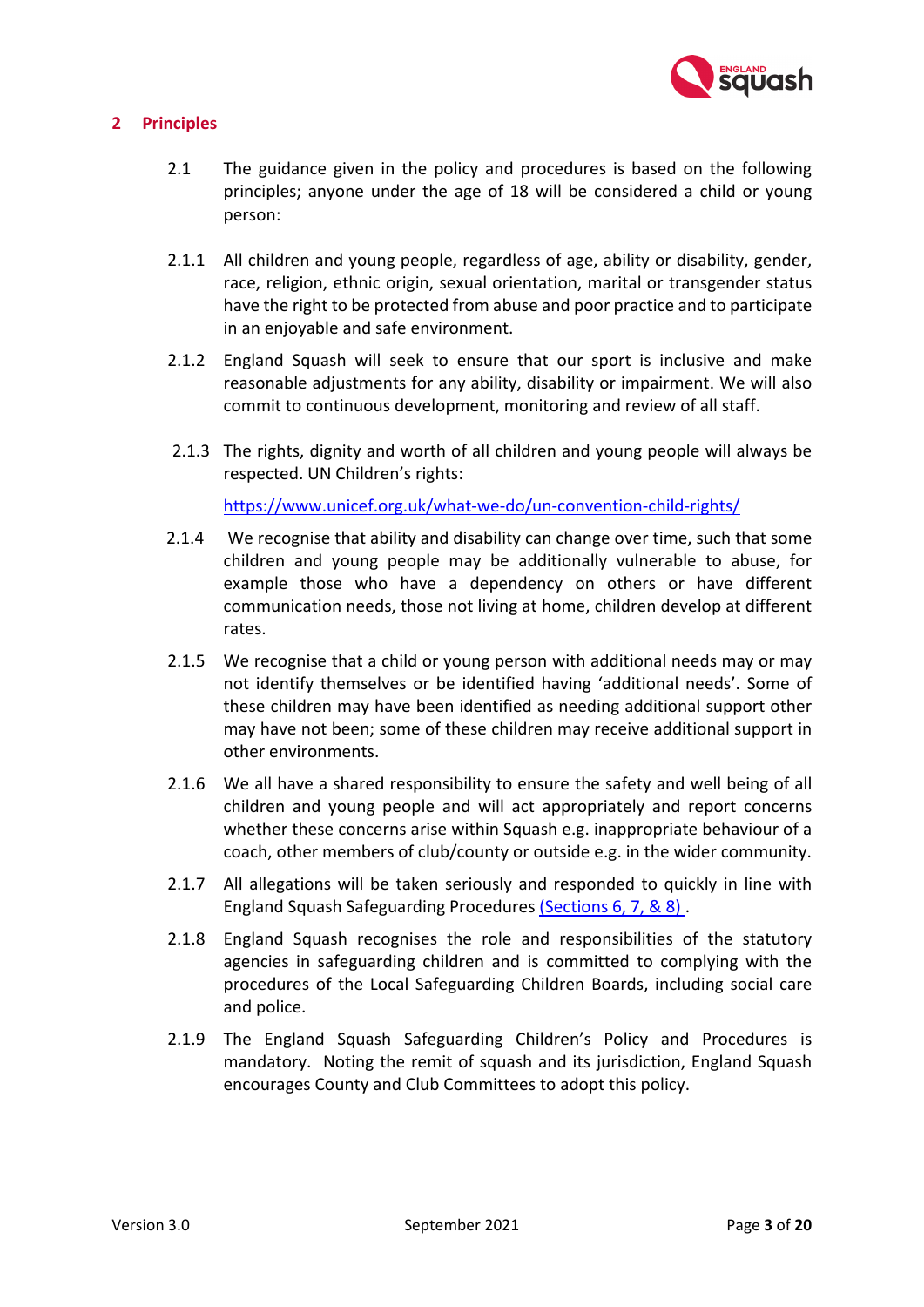

## **2.2 Safeguarding duties apply to all**

**Working Together to Safeguard Children [\(HM Government, 2018; PDF\)](https://assets.publishing.service.gov.uk/government/uploads/system/uploads/attachment_data/file/779401/Working_Together_to_Safeguard-Children.pdf)** states that safeguarding is everyone's responsibility. Working Together outlines the duties of all organisations that work with children. As an organisation we work with other agencies to ensue best practice and information is shared.

- We maintain a professional attitude of 'it could happen here' where safeguarding is concerned. When concerns about the welfare of a child arise, all members/volunteers will always act in the best interests of the child.
- The policy and procedures of England Squash apply to everyone, whether in a paid or voluntary capacity, including coaches, volunteers, parents, other club members, paid staff in clubs and counties, markers and referees, helpers on club and county trips and medical staff. Everyone has a responsibility.
- Everyone who comes into contact with children and their families has a role to play in safeguarding children and young people. We recognise that staff/volunteers play a particularly important role as they are in a position to identify concerns early.
- **England Squash understand their role is crucial in:**
	- **- Building resilience**  raising awareness of child protection issues amongst members, equipping all with the skills and knowledge needed to keep children and young people safe. Establishing a safe sports environment in which children can learn and develop within an ethos of openness is key.
	- **- Supporting vulnerable athletes** supporting athletes who have additional needs.
	- **- Preventing unsuitable people from working with children** ensuring we practice safe recruitment in checking the suitability of those that work with children and young people.

# **3 Guidance and Legislation**

<span id="page-3-0"></span>The practices and procedures within this policy are based on the principles contained within the Government Guidance and have been developed to complement the Children's Safeguarding Boards policy and procedures, and take the following into consideration:

- The Child Protection Act 1989 and 2004
- The Data Protection Act 1994 and 1998
- The Data Protection Act 2018 (including the General Data Protection Regulation (GDPR)).
- The Human Rights Act 1998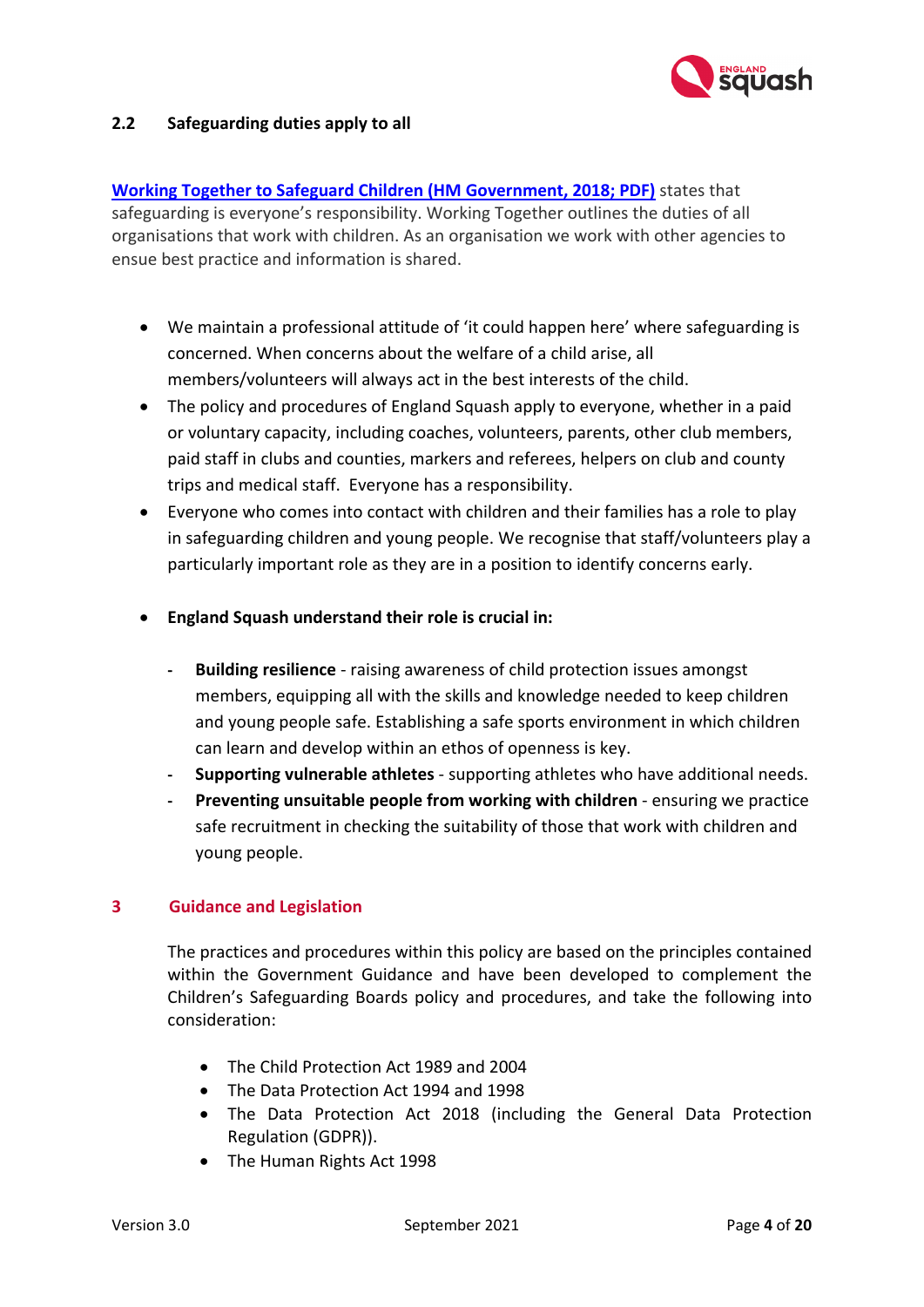

- The Safeguarding Vulnerable Groups Act 2006
- The Equality Act 2010
- The Protection of Freedoms Act 2012
- Sexual Offences Act 2003
- Mental Capacity Act 2005
- Domestic Violence, Crime and Victims (Amendment ) Act 2012
- Every Child Matters 2003
- The Protection of Children Act 1999
- The Police Act 1997
- The Criminal Justices and Court Services Act 2000
- "Caring for the young and vulnerable" Home Office guidance for preventing the abuse of trust 1999
- The 'What to do if you are worried a child is being abused' Department of Health 2006
- Working Together to Safeguard Children- HM Government 2018
- The United Nationals Convention on the Rights of the Child 1990
- The Human Rights Act 1998
- The Protection of Freedoms Act 2012
- Prevent Agenda 2015
- Keeping Children safe in Education 2016

## **What is a child?**

The UN Convention on the Rights of the Child defines a child as everyone under 18 unless, "under the law applicable to the child, majority is attained earlier" [\(Office of the High](https://www.nspcc.org.uk/preventing-abuse/child-protection-system/legal-definition-child-rights-law/legal-definitions/#pageref14482)  [Commissioner for Human Rights, 1989\).](https://www.nspcc.org.uk/preventing-abuse/child-protection-system/legal-definition-child-rights-law/legal-definitions/#pageref14482) The UK has ratified this convention.

However there are a number of different laws across the UK that specify age limits in different circumstances. These include child protection; age of consent; and age of criminal responsibility.

## **Vulnerable Groups**:

Some especially vulnerable young people are entitled to services beyond the age of 18.

Local authorities in England and Wales must keep in touch with care leavers until they are at least 21. They should also provide assistance with education, employment and training. Local authorities in Northern Ireland also have this same duty

# **Age of consent:**

The age of consent (the legal age to have sex) in the UK is 16 years old.

The laws are there to protect children. They are not there to prosecute under-16s who have mutually consenting sexual activity but will be used if there is abuse or exploitation involved.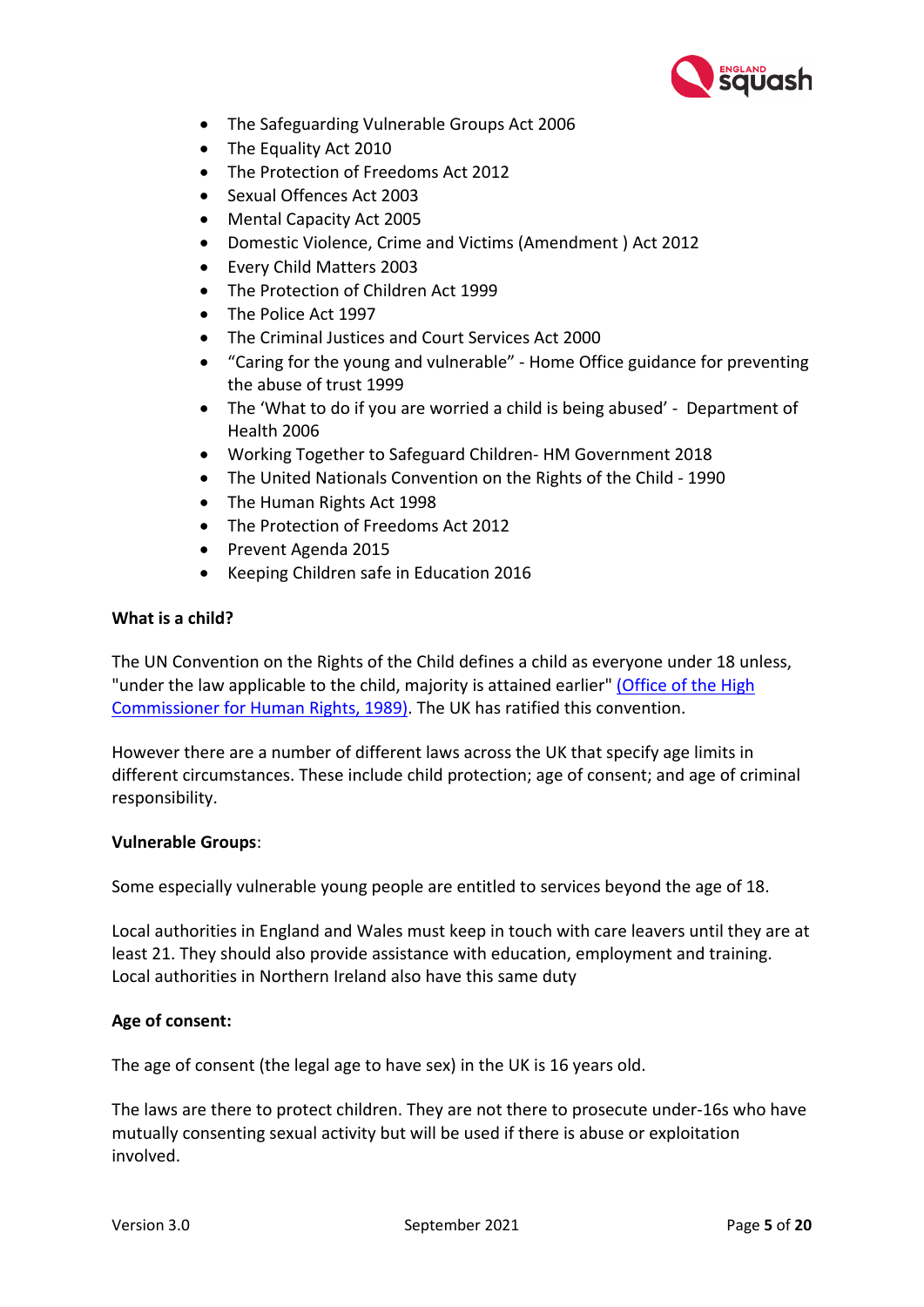

To help protect younger children the law says anyone under the age of 13 can never legally give consent. This means that anyone engaging in sexual activity with a child who is 12 or younger will be subject to penalties set out under the Sexual Offences Act 2003.

The law also gives extra protection to young people who are 16 to 17 years old. It is illegal to:

- take, show or distribute indecent photographs
- pay for or arrange sexual services
- for a person in a position of trust (for example, teachers, care workers) to engage in sexual activity with anyone under the age of 18

## **Childrens wishes:**

- Most guidance for services for children, like safeguarding and health care, emphasises how important it is to listen to the wishes of the child.
- However, agencies have a duty to act in the best interests of the child which may mean contradicting their wishes. Legislation in England and Wales asks that due consideration is given to the wishes and feelings of a child as far as reasonable before making decisions on what services to provide or action to take.

## **Age of criminality responsibility for children**:

- The age of criminal responsibility in England, Wales and Northern Ireland is 10 years old.
- Criminal responsibility is based on when a child is considered capable of committing a crime and old enough to stand trial and be convicted of a criminal offence.
- In Scotland the age of criminal responsibility is 8 years old but the age at which a child can be prosecuted is 12 years. Children under 12 may be referred to a social worker and a children's hearing. A children's hearing is a legal meeting and decisions made can become part of a criminal record.

# <span id="page-5-0"></span>**4 Types of Abuse**

4.1 At England Squash we are aware that abuse, neglect and safeguarding issues are rarely standalone events that can be covered by one definition or label. The following outlines numerous types of abuse;

**Abuse:** a form of maltreatment of a child. Somebody may abuse or neglect a child by inflicting harm or by failing to act to prevent harm. Children may be abused in a family or in an institutional or community setting by those known to them or, more rarely, by others (e.g. via the internet). They may be abused by an adult or adults or another child or children.

**Physical abuse**: a form of abuse which may involve hitting, shaking, throwing, poisoning, burning or scalding, drowning, suffocating or otherwise causing physical harm to a child.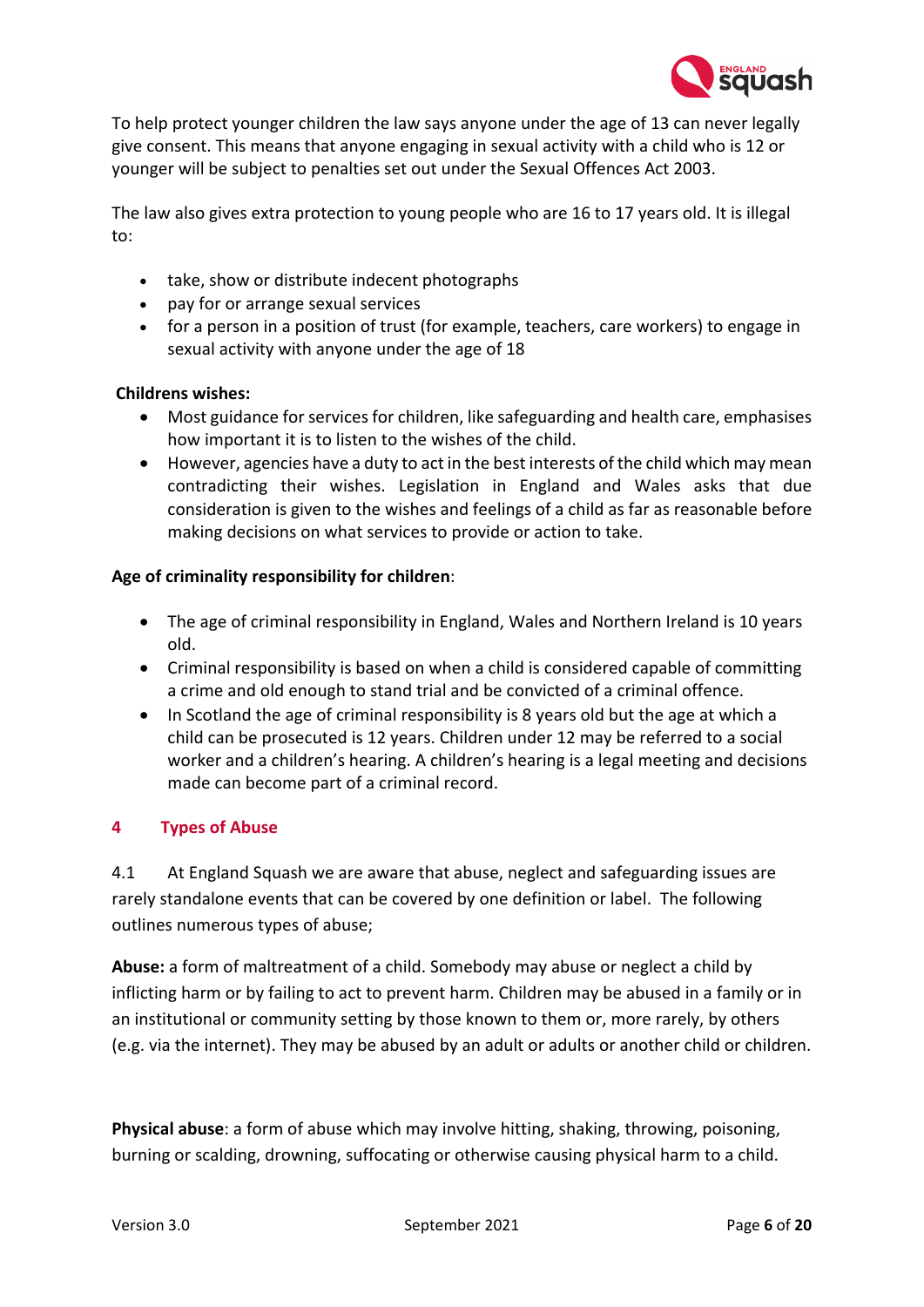

Physical harm may also be caused when a parent or carer fabricates the symptoms of, or deliberately induces, illness in a child.

**Emotional abuse**: the persistent emotional maltreatment of a child such as to cause severe and adverse effects on the child's emotional development. It may involve conveying to a child that they are worthless or unloved, inadequate, or valued only insofar as they meet the needs of another person. It may include not giving the child opportunities to express their views, deliberately silencing them or 'making fun' of what they say or how they communicate. It may feature age or developmentally inappropriate expectations being imposed on children. These may include interactions that are beyond a child's developmental capability as well as overprotection and limitation of exploration and learning, or preventing the child participating in normal social interaction. It may involve seeing or hearing the ill-treatment of another. It may involve serious bullying (including cyberbullying), causing children frequently to feel frightened or in danger, or the exploitation or corruption of children. Some level of emotional abuse is involved in all types of maltreatment of a child, although it may occur alone.

**Sexual abuse**: involves forcing or enticing a child or young person to take part in sexual activities, not necessarily involving a high level of violence, whether or not the child is aware of what is happening. The activities may involve physical contact, including assault by penetration (for example rape or oral sex) or non-penetrative acts such as masturbation, kissing, rubbing and touching outside of clothing. They may also include non-contact activities, such as involving children in looking at, or in the production of, sexual images, watching sexual activities, encouraging children to behave in sexually inappropriate ways, or grooming a child in preparation for abuse (including via the internet). Sexual abuse is not solely perpetrated by adult males. Women can also commit acts of sexual abuse, as can other children.

**Neglect**: the persistent failure to meet a child's basic physical and/or psychological needs, likely to result in the serious impairment of the child's health or development. Neglect may occur during pregnancy as a result of maternal substance abuse. Once a child is born, neglect may involve a parent or carer failing to: provide adequate food, clothing and shelter (including exclusion from home or abandonment); protect a child from physical and emotional harm or danger; ensure adequate supervision (including the use of inadequate care-givers); or ensure access to appropriate medical care or treatment. It may also include neglect of, or unresponsiveness to, a child's basic emotional needs.

**Poor practice in Sports:** Poor practice is behaviour of an individual in a position of responsibility which falls below the organisation's required standard (typically as described in the club/organisation's Code of Conduct). Poor practice may not be immediately dangerous or intentionally harmful to a child, but is likely to set a poor example.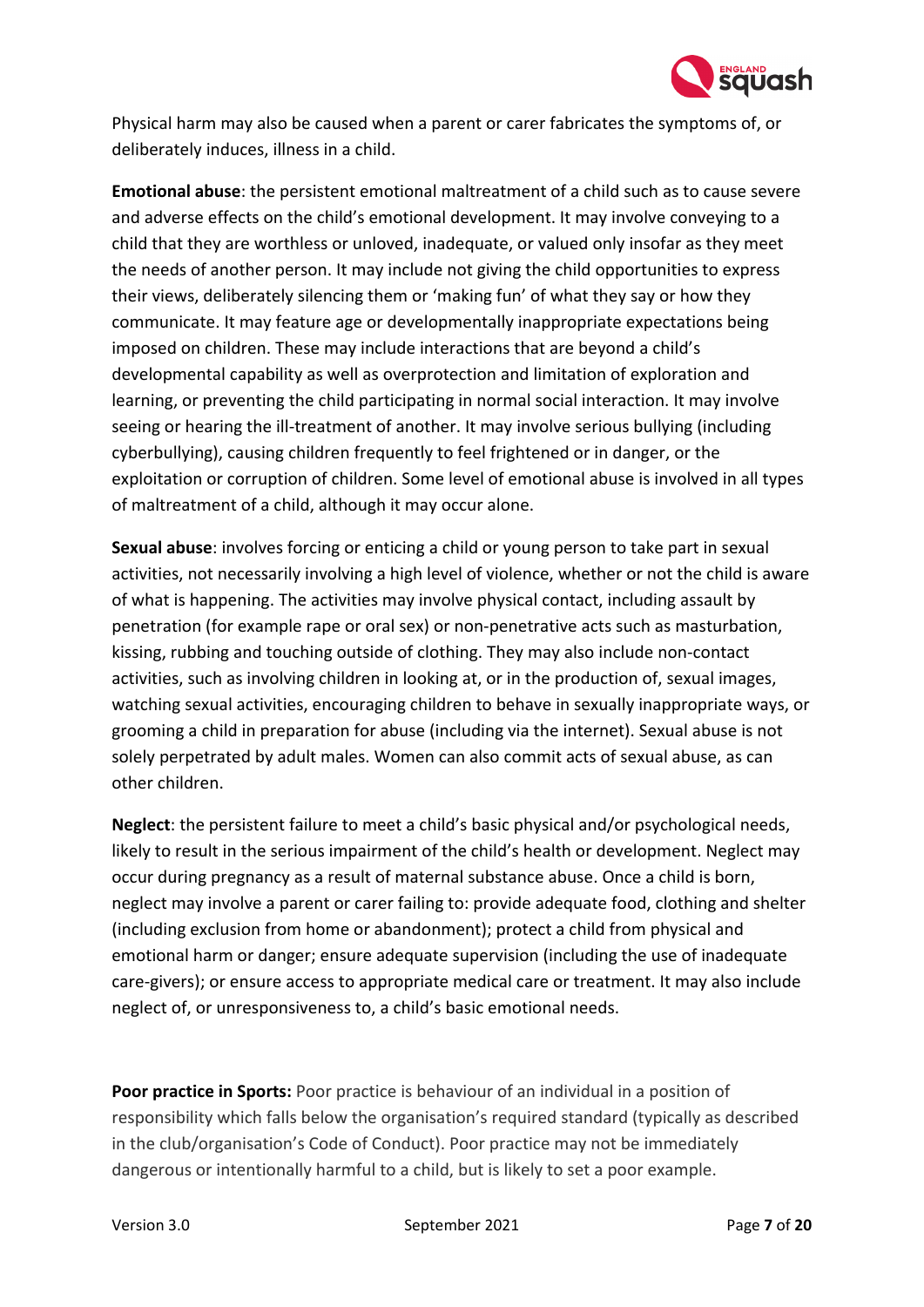

Poor practice is potentially damaging to the individual, the organisation and to children who experience it. For example, coaching with alcohol on the breath, smoking, swearing in front of children, or not paying due care and attention to participants all constitute poor practice.

Poor practice can sometimes lead to, or create, an environment conducive to more serious abuse. It may also lead to suspicions about the individual's motivation, even where no harm is intended. For example, if a coach is giving one child too much attention, regularly transports children in their car, or encourages physical contact with children without obvious justification

## **Other Safeguarding Issues:**

A designated safeguarding officer at club or county will hold responsibility for all safeguarding issues - some of which are listed below. England Squash enable its staff and partners to be aware that behaviours linked to the likes of drug taking, alcohol abuse, truanting and sexting which puts children in danger. Staff are aware of the Designated Safeguarding Lead who is the expert within the organisation and is there to support staff, volunteers and the governing body further.

All staff/volunteers are aware safeguarding issues can manifest themselves via peer on peer abuse. This is most likely to include, but not limited to: bullying (including cyber bullying), gender based violence/sexual assaults and sexting. further guidance on peer on peer abuse can be found in behaviour policy and procedures.

• **Bullying including Cyberbullying** - bullying may be defined as deliberately hurtful behaviour, usually repeated over a period of time, where it is difficult for those bullied to protect themselves. It can take many forms but the main types are:

- physical (e.g. hitting, kicking, theft)
- verbal (e.g. racist or homophobic remarks, threats, name-calling)
- emotional (e.g. isolating an individual from the activities and social acceptance of their peer group)

"The damage inflicted by bullying (including cyberbullying via the internet) can frequently be underestimated. It can cause considerable distress to children, to the extent that it affects their health and development or, at the extreme, causes them significant harm (including self-harm). Information and Communication Technology (ICT), now more commonly referred to as Digital Technology, enables children and young people to learn, play, communicate and explore the world in fantastic new ways and many children and young people are now skilled in using digital technology including computers, tablets, mobile phones and gaming machines. However with this new technology there are new risks. Everyone who is responsible for the welfare and safety of children needs to understand what these risks are and how we can all work together to enjoy these new technologies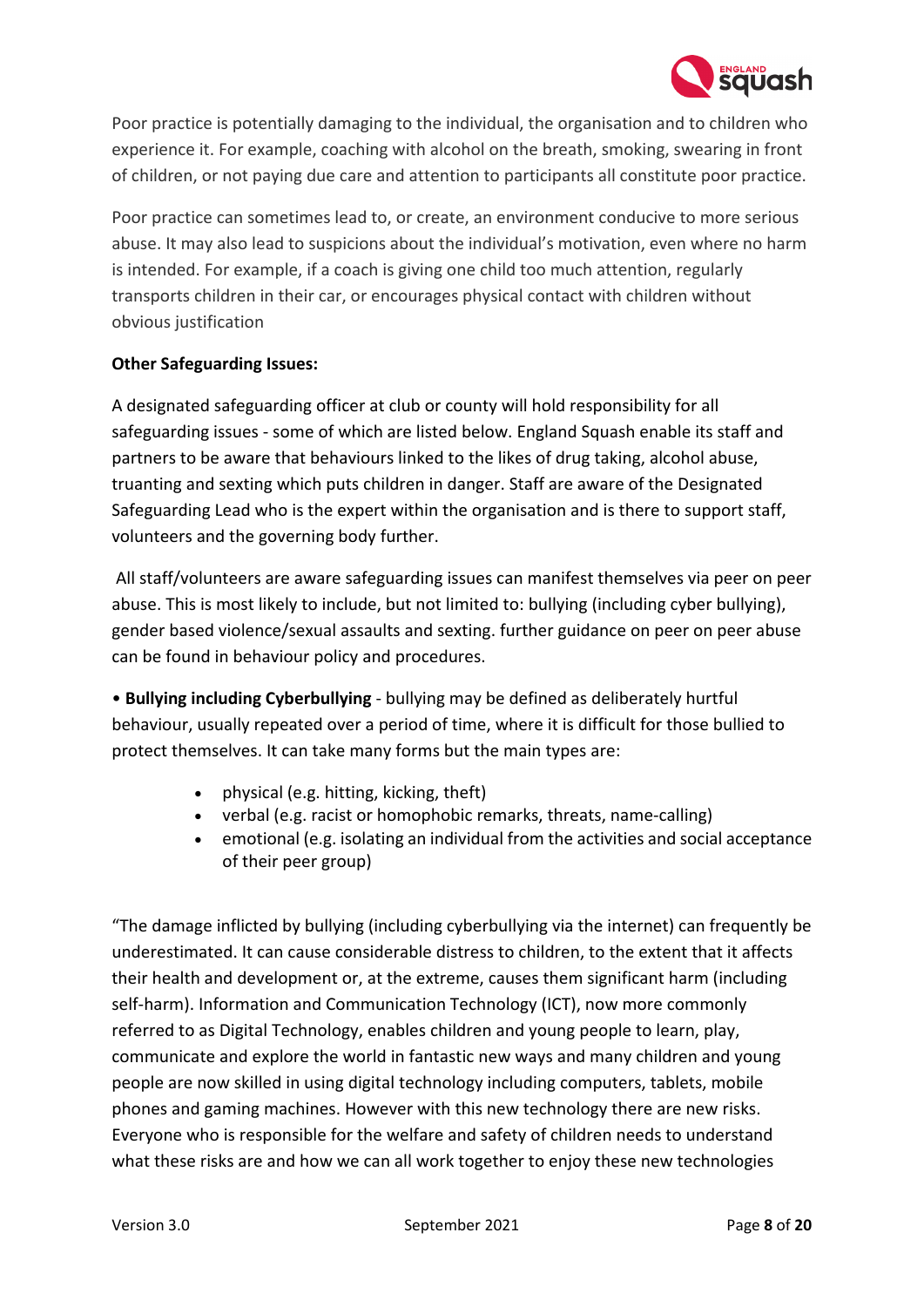

safely. "As in any other area of life, children and young people are vulnerable and may expose themselves to danger - knowingly or unknowingly - when using the internet and other digital technologies. Indeed, some young people may find themselves involved in activities which are inappropriate or possibly illegal.

## **MORE INFORMATION - [CPSU GUIDANCE & RESPURCES ON ANTI BULLYING](https://thecpsu.org.uk/help-advice/topics/anti-bullying/)**

• **Child sexual exploitation** (CSE) – "child sexual exploitation (CSE)is when a child/young person is used by being tricked into doing something sexual sometimes receiving something in return like love, affection, money, drugs or alcohol." National Working Group #SaySomething Campaign

## **MORE INFORMATION - [GUIDANCE ON CHILD SEXUAL EXPLOITATION](https://www.gov.uk/government/publications/what-to-do-if-you-suspect-a-child-is-being-sexually-exploited)**

• **Domestic Violence** – Any incident or pattern of incidents of controlling, coercive or threatening behaviour, violence or abuse between those aged 16 or over who are or have been intimate partners or family members regardless of gender or sexuality. This can encompass but is not limited to the following types of abuse:

psychological

physical sexual financial emotional

This definition, which is not a legal definition, includes so called 'honour' based violence, female genital mutilation (FGM) and forced marriage, and is clear that victims are not confined to one gender or ethnic group.

Domestic violence and abuse is a generic term to describe a wide range of intentional behaviours used by one individual to control and dominate another with whom they have had, wished to have, or are currently in a close intimate, family or other type of relationship. It does not only relate to married or co-habiting couples, and it frequently continues after a relationship has ended. A significant number of women and children are no safer when they leave an abusive home, and for very many it is known that the level of violence and abuse can escalate.

# **MORE INFORMATION – [GUIDANCE ON DOMESTIC VIOLENCE](https://www.gov.uk/guidance/domestic-violence-and-abuse)**

• **Relationship Abuse** – England Squash has agreed to use the Home Office definition of domestic abuse:-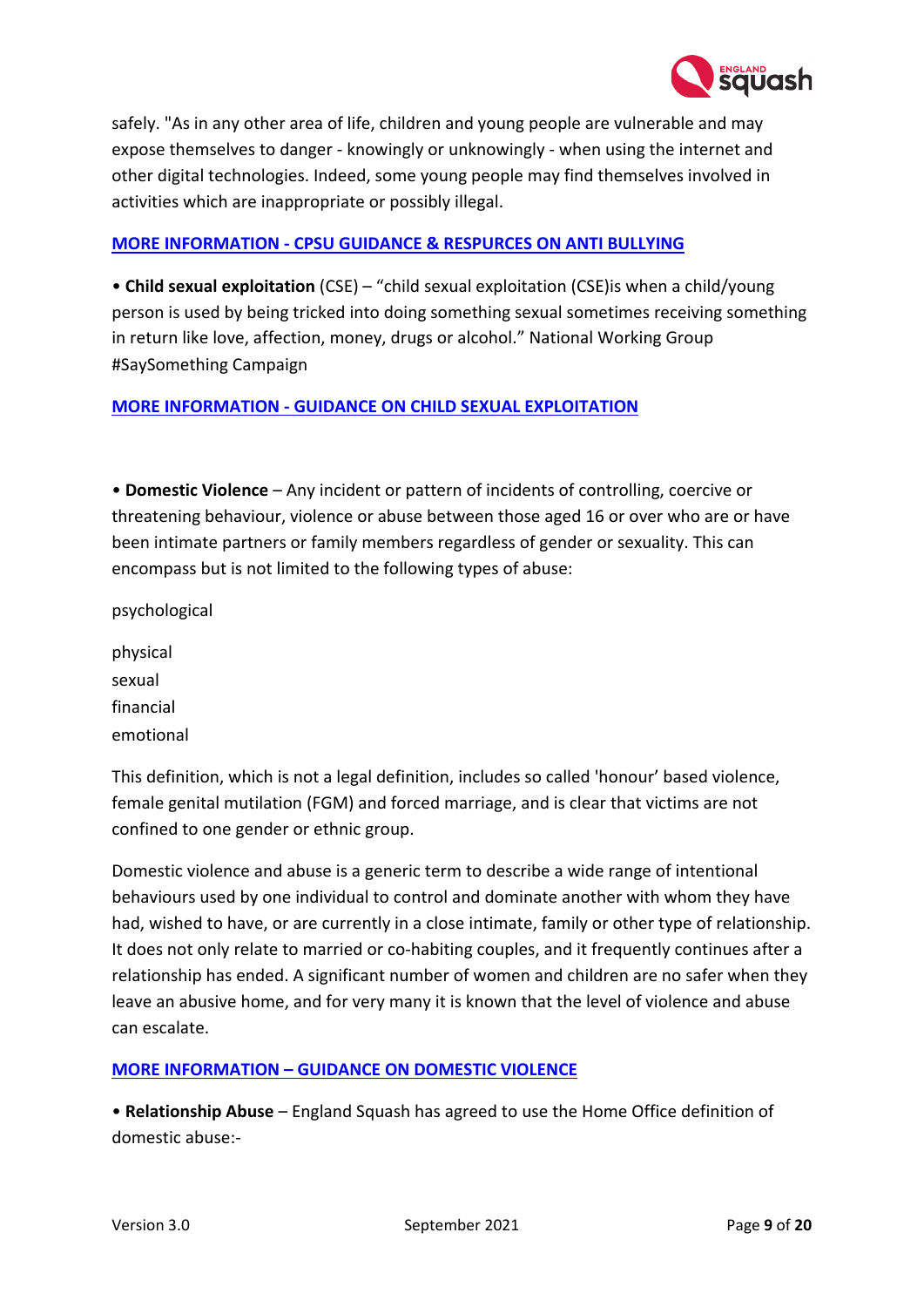

"Any incident of threatening behaviour, violence or abuse (psychological, physical, sexual, financial or emotional) between adults, aged 18 and over, who are or have been intimate partners or family members, regardless of gender and sexuality."

Other organisations define domestic abuse as:- "All forms of domestic violence psychological, economic, emotional and physical - come from the abuser's **desire for power and control** over other family members or intimate partners. Although every situation is unique, there are **common factors** involved."

# **MORE INFORMATION – [DISRESPECT NOBODY: RELATIONSHIP ABUSE CAMPAIGN](https://www.disrespectnobody.co.uk/relationship-abuse/what-is-relationship-abuse/)**

• **Drugs** - there is evidence that children and young people are increasingly misusing alcohol and illegal drugs. Consequences range from non-attendance and poor attainment at school, poor health, committing crime to support 'habits' and also increased risk of being a victim of violent crime and sexual exploitation. For more information visit:

## **MORE INFORMATION – [DRUGS ADVICE FOR SCHOOLS](https://www.gov.uk/government/publications/drugs-advice-for-schools)**

**• Fabricated or induced illness** - Fabricated or Induced Illness is a condition whereby a child suffers harm through the deliberate action of their carer and which is attributed by the adult to another cause.

There are three main ways of the parent/carer fabricating or inducing illness in

a child:

1. **Fabrication** of signs and symptoms, including fabrication of past

medical history.

## 2. **Fabrication** of signs and symptoms and **falsification** of hospital

charts, records, letters and documents and specimens of bodily fluids.

3. **Induction** of illness by a variety of means.

Harm to the child may be caused through unnecessary or invasive medical treatment, which may be harmful and possibly dangerous, based on symptoms that are falsely described or deliberately manufactured by the carer, and lack independent corroboration. The emotional impact of this on the child should always be considered. There may be a number of explanations for these circumstances and each requires careful consideration and review. Concerns about a child's health should be discussed with a health professional who is involved with the child.

## **MORE INFORMATION – [GUIDANCE ON INDUCED ILLNESS](https://www.gov.uk/government/publications/safeguarding-children-in-whom-illness-is-fabricated-or-induced)**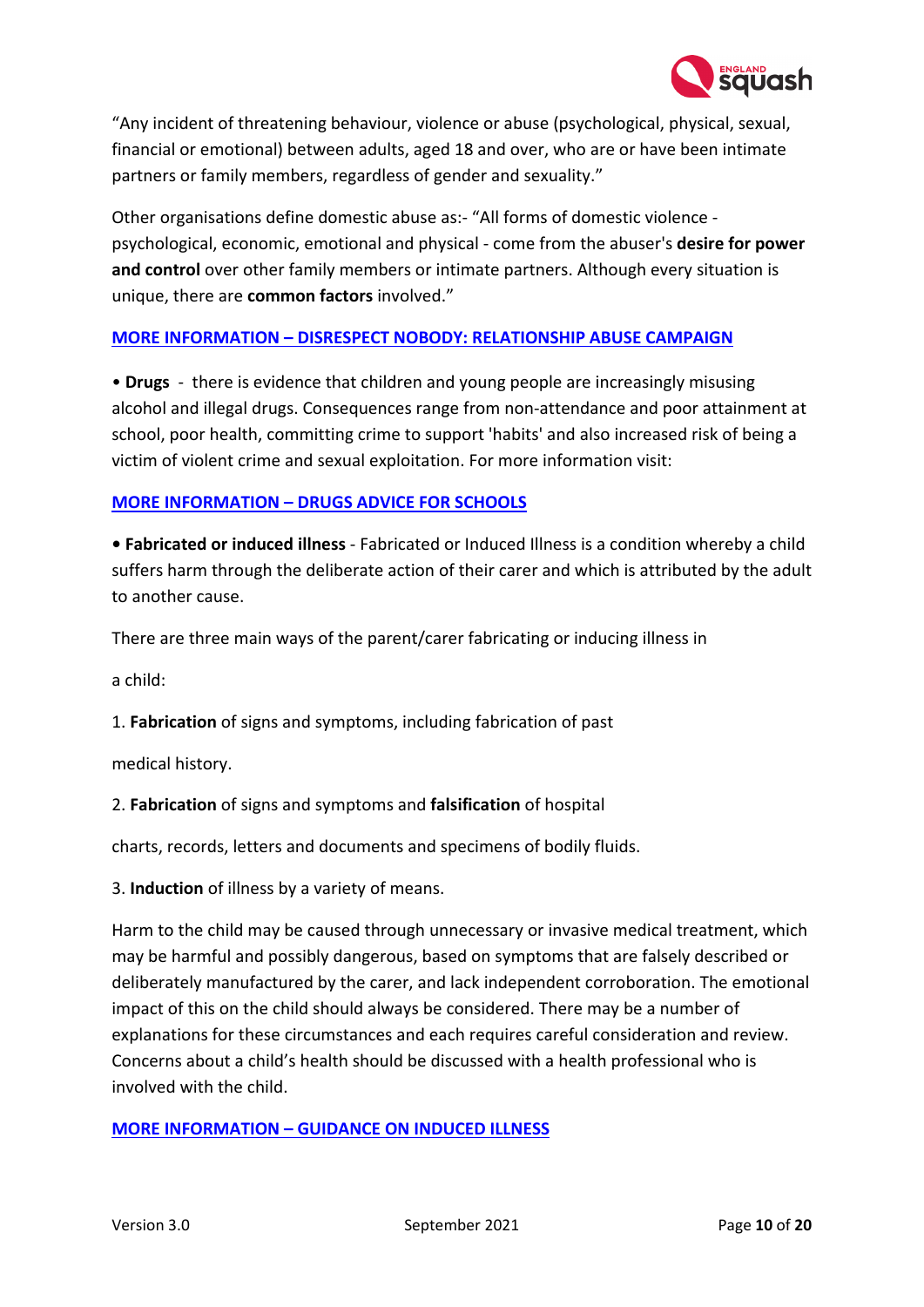

• **Faith Abuse** – Links to faith or belief includes: beliefs in concepts of witchcraft and spirit possession, demons or the devil acting through children or leading them astray (traditionally seen in some Christian beliefs), the evil eye or djinns (traditionally known in some Islamic faith contexts) and Dakini (in the Hindu context); ritual or muti murders where the killing of children is believed to bring supernatural benefits or the use of their body parts is believed to produce potent magical remedies; and use of belief in magic or witchcraft to create fear in children to make them more compliant when they are being trafficked for domestic slavery or sexual exploitation. This is not an exhaustive list and there will be other examples where children have been harmed when adults think that their actions have brought bad fortune, such as telephoning a wrong number which is believed by some to allow malevolent spirits to enter the home. Abuse linked to a belief in spirit possession can be hard for professionals to accept and it may be difficult to understand what children are likely to be experiencing; it can often take a number of visits or contacts to recognise such abuse.

## **MORE INFORMATION – [ACTION PLAN TO TACKLE FAITH ABUSE](https://www.gov.uk/government/publications/national-action-plan-to-tackle-child-abuse-linked-to-faith-or-belief)**

• **Female Genital Mutilation** (FGM) – FGM is known by a number of names including ", female genital cutting", "female circumcision" or "initiation". The term female circumcision suggests that the practice is similar to male circumcision, but it bears no resemblance to male circumcision, has serious health consequences and no medical benefits.

FGM is also linked to domestic abuse, particularly in relation to "honour based violence".

## **[MORE INFORMATION –](https://www.gov.uk/government/publications/multi-agency-statutory-guidance-on-female-genital-mutilation) GUIDANCE ON FGM**

• **Forced marriage** - There are some significant differences between the referral of a concern about a young person being forced into marriage and other child protection referrals. Professionals must be aware that sharing information with a young person's parents, extended family or members of their community, could put the young person in a situation of significant risk. Any disclosure that indicates a young person may be facing a forced marriage must be taken seriously by professionals who should also realise that this could be 'one chance to save a life. A forced marriage is a marriage in which one or both spouses do not consent to the marriage but are coerced into it. Duress can include physical, psychological, financial, sexual and emotional pressure.

## **MORE INFORMATION – [GUIDANCE ON FORCED MARRIAGES](https://www.gov.uk/guidance/forced-marriage)**

## • **Gender-based violence/violence against women and girls** (VAWG) -

Too many women are still victims of domestic and sexual violence. We must help young people to understand what a healthy relationship is and to re-think their views of controlling behaviour, violence, abuse, sexual abuse and consent.

#### **MORE INFORMATION – [STRATEGY TO END VIOLENCE AGAINST WOMEN](https://www.gov.uk/government/publications/strategy-to-end-violence-against-women-and-girls-2016-to-2020)**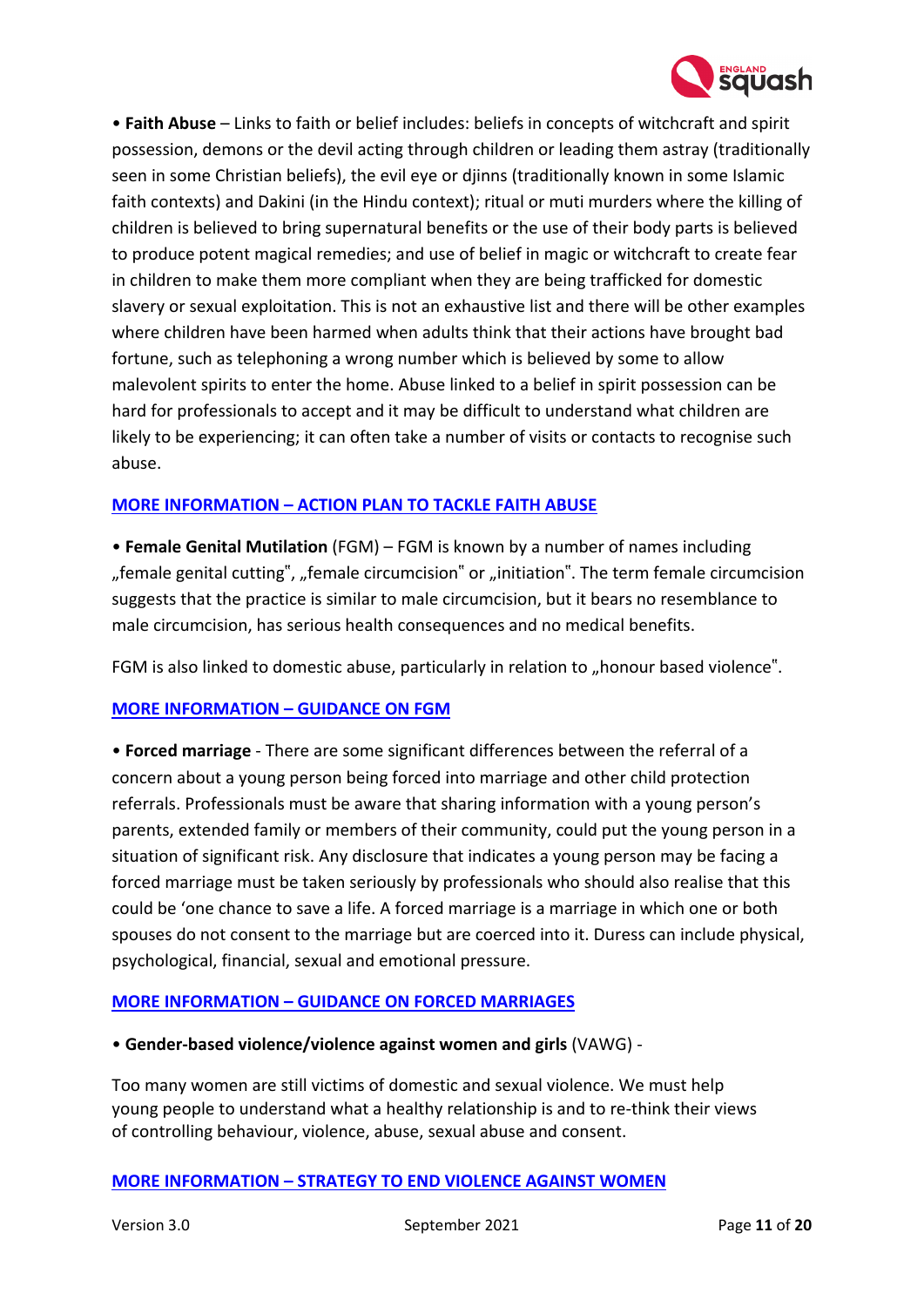

- **Hate** A hate crime is a crime committed against someone because of their:
	- disability
	- race or ethnicity
	- religion or belief
	- sexual orientation
	- transgender identity
	- alternative subculture

## **MORE INFORMATION – [GUIDANCE ON HATE CRIMES](http://educateagainsthate.com/)**

### • **Gangs and youth violence** -

The Policing and Crime Act 2009 ('the 2009 Act') contains provisions for injunctions to prevent gang-related violence and gang-related drug dealing activity to be sought against an individual; these were commenced in January 2011.

The Crime and Security Act 2010 contains provisions for breach of an injunction to be enforced against 14 to 17 year olds; the Crime and Courts Act 2013 moved jurisdiction for these proceedings from the County Court to the Youth Court.

The Serious Crime Act 2015 contains provisions that amend the statutory definition of what comprises a "gang", as defined in section 34(5) of Part IV of the Policing and Crime Act 2009, and expands the scope of the activity a person must have engaged in, encouraged or assisted, or needs to be protected from, before a gang injunction can be imposed to include drug dealing activity. Locally, the following definition of gangs, as included within Dying to Belong (Centre for Social Justice, 2009), has been adopted:

A relatively durable, predominantly street-based group of young people who;

- 1. See themselves (and are seen by others) as a discernible group, and
- 2. Engage in a range of criminal activity and violence

They may also have any or all of the following factors:

- (3) Identify with or lay claim over territory
- (4) Have some form of identifying structural feature
- (5) Are in conflict with other, similar, gangs.

## **MORE INFROMATION – [GUIDANCE ON GANGS AND YOUNG PEOPLE](https://www.nspcc.org.uk/preventing-abuse/keeping-children-safe/staying-safe-away-from-home/gangs-young-people/)**

• **Preventing Radicalisation**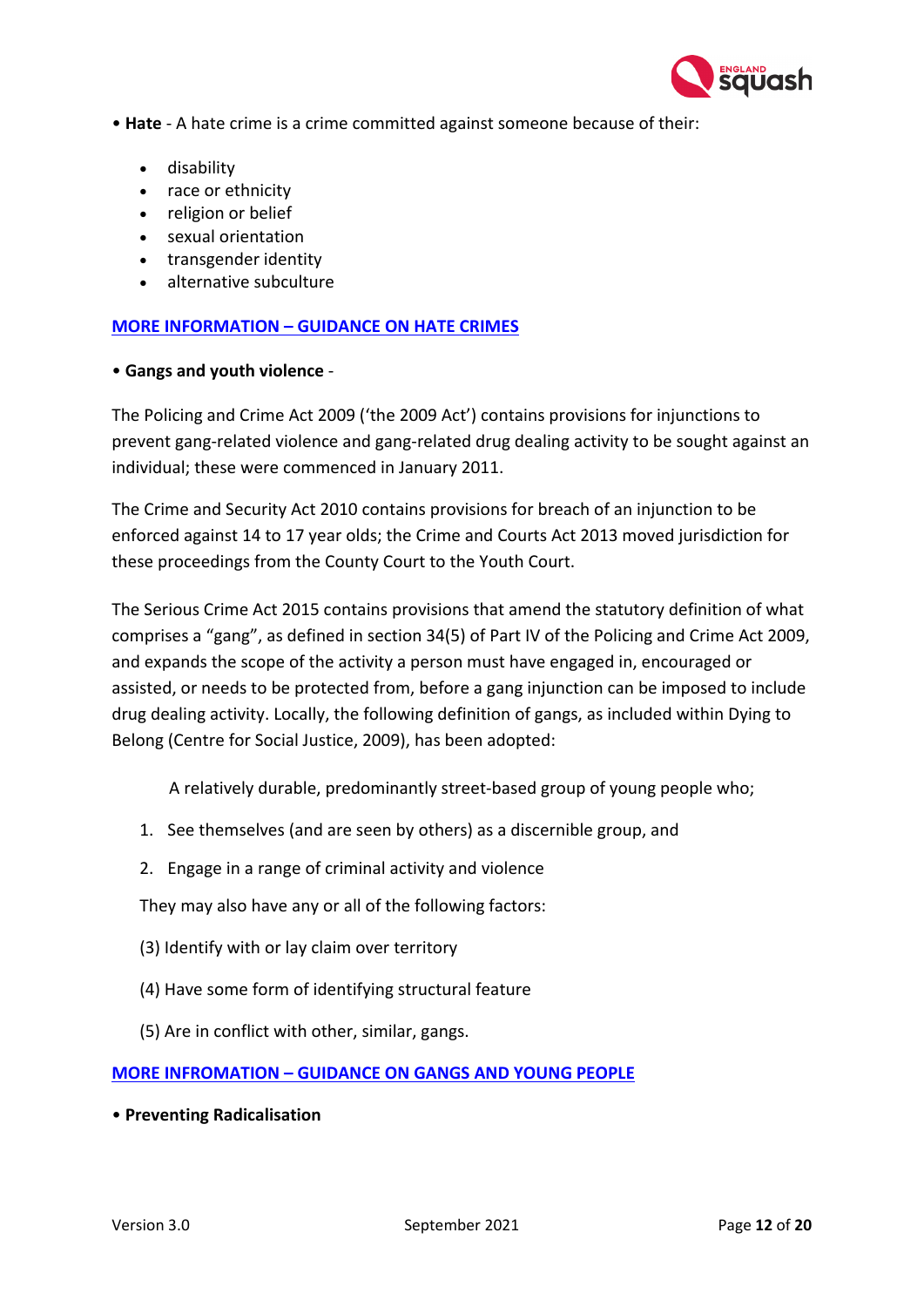

The current threat from terrorism in the United Kingdom can involve the exploitation of vulnerable people, including children of all ages, young people and adults to involve them in terrorism or activity in support of terrorism. Violent Extremism is defined by the Crown Prosecution Service (CPS) as: "The demonstration of unacceptable behaviour by using any means or medium to express views, which: Encourage, justify or glorify terrorist violence in furtherance of particular beliefs; Seek to provoke others to terrorist acts; Encourage other serious criminal activity or seek to provoke others to serious criminal acts; Foster hatred which might lead to inter-community violence in the UK."

## **MORE INFORMATION – [PREVENTING RADICALISATION GUIDANCE](https://assets.publishing.service.gov.uk/government/uploads/system/uploads/attachment_data/file/445977/3799_Revised_Prevent_Duty_Guidance__England_Wales_V2-Interactive.pdf)**

• **Sexting** – Sexting is when a young person takes an indecent images of them self and sends this to their friends or boy / girlfriends via mobile phones.

The problem is that once taken and sent, the sender has lost control of these images and these images could end up anywhere. They could be seen by your child's future employers, their friends or even by paedophiles.

By having in their possession, or distributing, indecent images of a person under 18 on to someone else – young people are not even aware that they could be breaking the law as these are offences under the Sexual Offences Act 2003.

## **MORE INFROMATION - [GUIDANCE FROM CEOP](https://www.ceop.police.uk/) SAFETY CENTRE**

• **Trafficking** – Human trafficking is defined by the UNHCR guidelines (2006) as a process that is a combination of three basic components:

- Movement (including within the UK);
- Control, through harm / threat of harm or fraud;
- For the purpose of exploitation.

The Palermo Protocol establishes children as a special case for whom there are only two components – movement and exploitation. Any child transported for exploitative reasons is considered to be a trafficking victim – whether or not s/he has been deceived, because it is not considered possible for children to give informed consent.

'Child' refers to children anyone below 18 years of age.

A child may be trafficked between several countries in the EU or globally, prior to being trafficked into / within the UK. The child may have entered the UK illegally or legally (i.e. with immigration documents), but the intention of exploitation underpins the entire process. Child victims may be indigenous UK nationals, European Union [EU] nationals from any country outside the EU.

## **MORE INFORMATION – [GUIDANCE ON TRAFFICKING](https://www.gov.uk/government/publications/safeguarding-children-who-may-have-been-trafficked-practice-guidance)**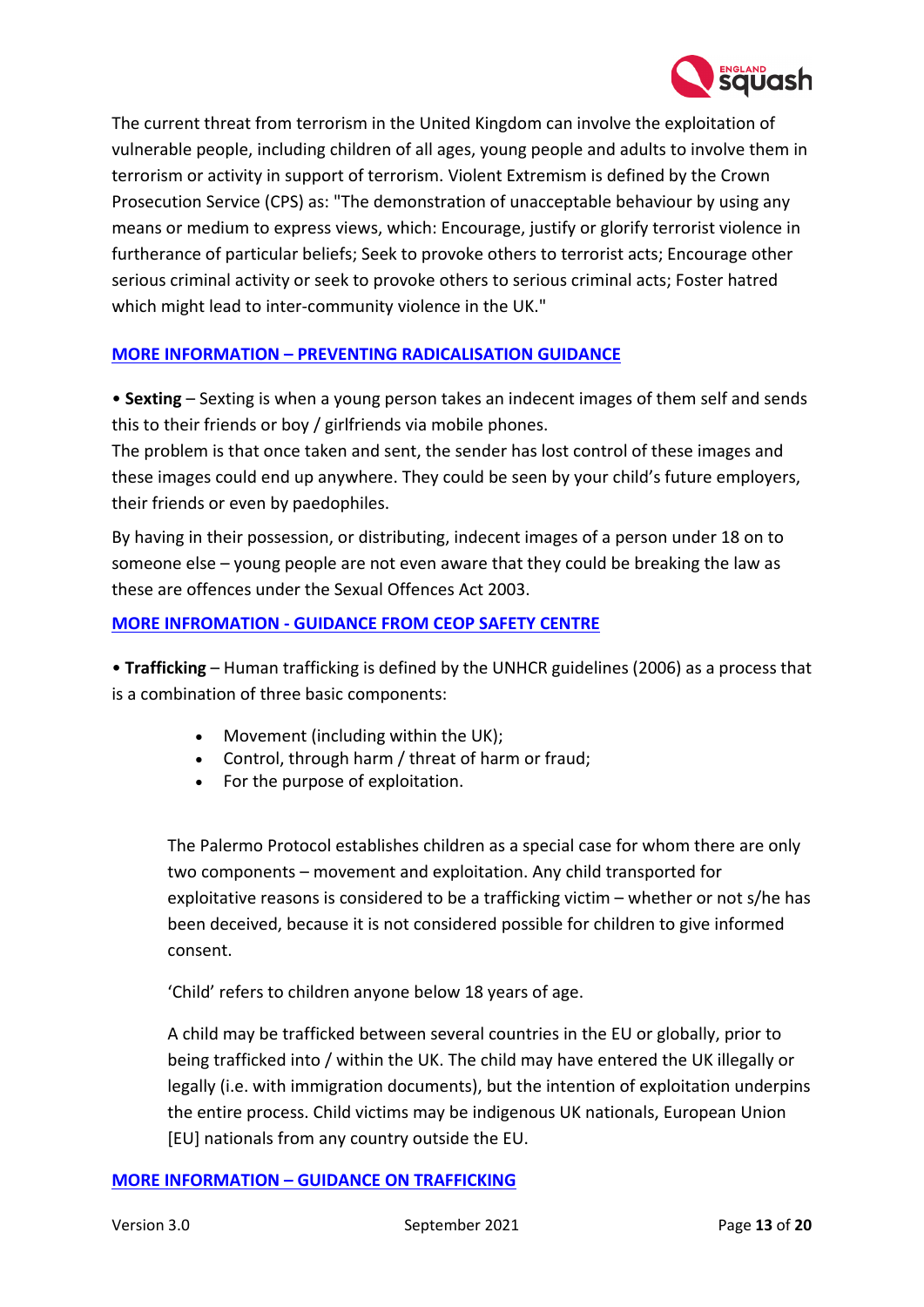

**On Line Safety** – the use of technology has become a significant component of many safeguarding issues. The internet can be a fantastic place for children and young people where they can talk to friends, be creative and have fun. However, just like in the real world sometimes things can go wrong.

We are aware that the potential for children with SEN-D may have additional barriers when it comes to safeguarding, England Squash recognises that this group can be more vulnerable to abuse and neglect. The warning signs and symptoms of child abuse and neglect can vary from child to child. Disabled children may be especially vulnerable to abuse, including because they may have an impaired capacity to resist or avoid abuse. They may have speech, language and communication needs which may make it difficult to tell others what is happening. Children also develop and mature at different rates so what appears to be worrying for a younger child might be normal behaviour for an older child. Parental behaviours may also indicate child abuse or neglect, so you should also be alert to parentchild interactions which are concerning and other parental behaviours. This could include parents who are under the influence of drugs or alcohol or if there is a sudden change in their mental health. By understanding the warning signs, you can respond to problems as early as possible and provide the right support and services for the child and their family. It is important to recognise that a warning sign doesn't automatically mean a child is being abused.

Heightened vulnerability linked to:

- Communications skills
- Maturity (Lower cognitive ability)
- Perceptions of intent from others
- Lower self-esteem/confidence
- Potential to trust unreservedly
- A need to have "friends" or find a partner
- Differing boundaries
- Online safety digital technology understanding

A combination of these factors can make children and young people more susceptible to risks.

## **MORE INFORMATION – [CPSU GUIDANCE ON ONLINE SAFETY](https://thecpsu.org.uk/help-advice/topics/online-safety/)**

## **5 Signs and Indicators of Abuse**

<span id="page-13-0"></span>5.1 Abuse can take place in any context and by all manner of perpetrator. In squash, abuse may be inflicted by anyone in the club that a child or young person comes into contact with. Or club members, workers, volunteers or coaches may suspect that a child or young person is being abused outside of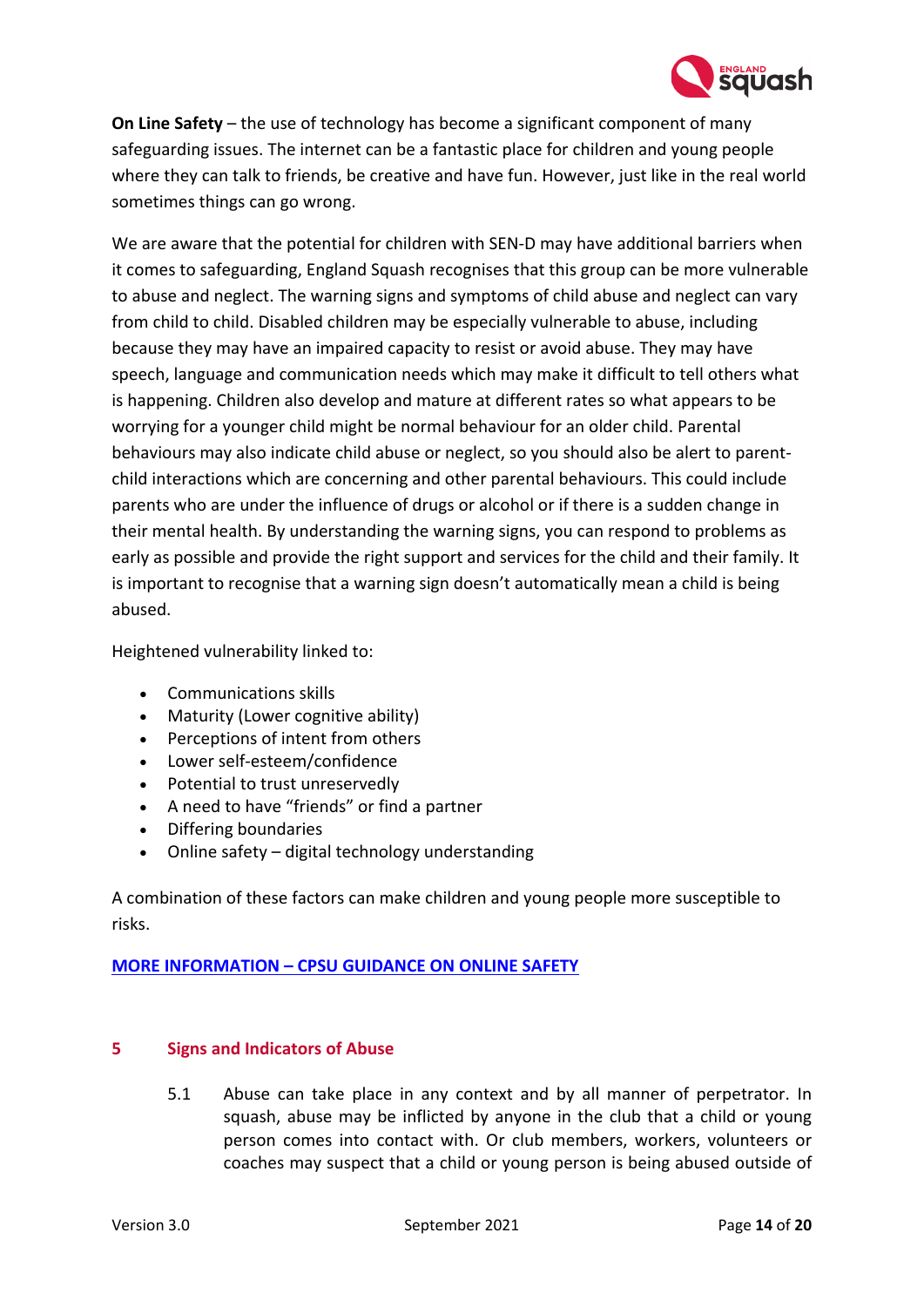

the club setting. There are many signs and indicators that may suggest someone is being abused, these include but are not limited to:

- 5.1.1 Unexplained bruises or injuries or lack of medical attention when an injury is present.
- 5.1.2 Person has belongings or money going missing
- 5.1.3 Different adults collecting and dropping off, without prior notice
- 5.1.4 Person is not attending / no longer enjoying their sessions
- 5.1.5 Someone losing or gaining weight / an unkempt appearance
- 5.1.6 A change in the behaviour or confidence of a person.
- 5.1.7 They may self-harm.
- 5.1.8 They may have a fear of a particular group or individual
- 5.1.9 They may tell you / another person they are being abused i.e. a disclosure.

## <span id="page-14-1"></span>**SAFEGUARDING PROCEDURES**

## <span id="page-14-0"></span>**6 What to do if you have a concern or someone raises concerns with you**

6.1 All members are encouraged to report any concerns that they have and not see these as insignificant. A referral is justified by a single incident such as an injury or disclosure of abuse. More often however, concerns accumulate over a period of time and are evidenced by building up a picture of harm over time; this is particularly true in cases of emotional abuse and neglect.

## **[MORE INFORMATION: SAFEGARDING BOOKLET](https://thecpsu.org.uk/resource-library/2015/safeguarding-youth-sport-booklet/)**

- 6.2 You may become aware that abuse or poor practice is taking place, suspect abuse or poor practice may be occurring or be told about something that may be abuse or poor practice and you must report this to the Club Welfare Officer (CWO), or, England Squash Safeguarding Officer.
- 6.3 If you are at an international event and have a concern then speak to the coach or a team official.
- 6.4 If you are concerned someone is in immediate danger contact the police. The below hyper link directs you to your local children's social care contact number.

**MORE INFORMATION – [REPORT CHILD ABUSE TO LOCAL COUNCIL](https://www.gov.uk/report-child-abuse-to-local-council)**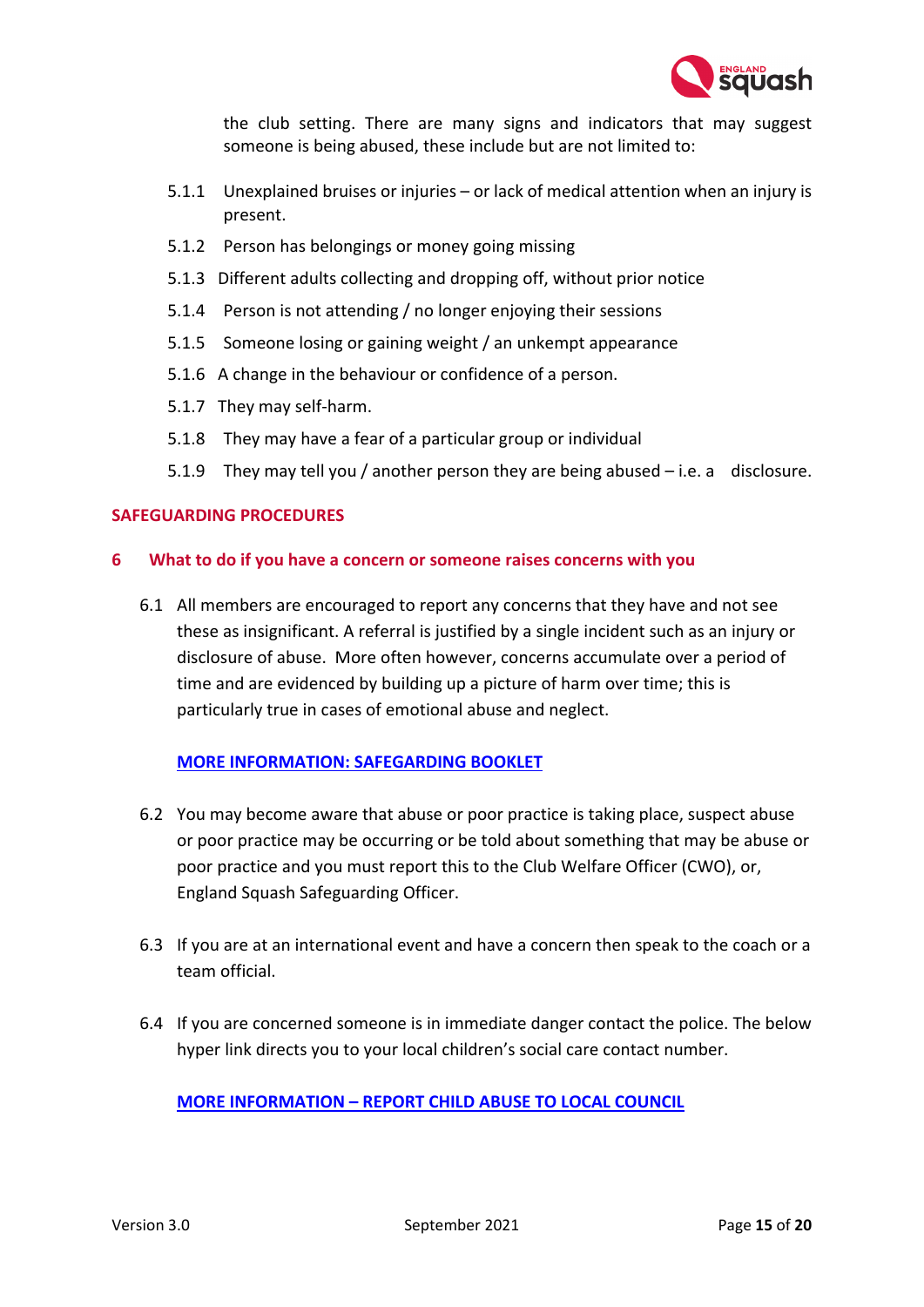

# **[PLEASE NOTE FOR FULL SAFEGARDING PROCEDRES ENGLAND SQUASH FOLLOWS THE](https://thecpsu.org.uk/download/media/319549/safeguarding-reporting-procedure-flowcharts-watermarked.pdf)  [PROCEDURES SET OUT IN THE CPSU FLOWCHART](https://thecpsu.org.uk/download/media/319549/safeguarding-reporting-procedure-flowcharts-watermarked.pdf) GUIDANCE DOCUMENT.**

## <span id="page-15-0"></span>**7. Guidance on responding to a child disclosing abuse.**

The following list should be used as advice for staff/coaches in the event that a child discloses information relating to abuse that they may be suffering:

- **- Stay calm**
- **- Listen carefully** to what is said
- **- Do not promise to keep secrets** –find an appropriate early opportunity to explain that it is likely that the information will need to be shared with others. *NB: If the child is Fraser/Gillick competent (i.e. they have a good understanding of the situation and are intelligent enough to deal with the situation on their own.) then the instance should be passed onto the welfare officer who will decide whether or not to inform parents or guardians if the young person doesn't comply.*
- **- Allow the child to continue at her/his own pace**
- **Only ask questions for clarification purposes**  $-$ at all times avoid asking questions that suggest a particular answer.
- **- Reassure** the child that they have done the right thing in telling you.
- **- Tell them what you will do next** and with whom the information will be shared.
- **- Record in writing what was said** using the child's own words as soon as possible –note date, time, any names mentioned and to whom the information was given and ensure that the record is signed and dated. Use the [incident referral form](https://data.englandsquash.com/files?fileName=7d6d2e5f-6d81-4794-b3ff-df353dc80860.docx) from England Squash.

In the case that a child or young person discloses any information regarding abuse that they may have suffered, the information should be passed onto the Club Welfare Officer. If the Club Welfare Officer is not available, any urgent concerns should be passed on to England Squash at [safesquash@englandsquash.com](mailto:safesquash@englandsquash.com) or the relevant social services authority or the Police.

## <span id="page-15-1"></span>**8 How to Record a Disclosure**

- 8.1 Make a note of what the person has said using his or her own words as soon as practicable and complete an Incident Form, submit to the Club Welfare Officer. The [incident referral form](https://data.englandsquash.com/files?fileName=7d6d2e5f-6d81-4794-b3ff-df353dc80860.docx) is on the England Squash website.
- 8.2 Describe the circumstances in which the disclosure came about.
- 8.3 Take care to distinguish between fact, observation, allegation and opinion. It is important that the information you have is accurate.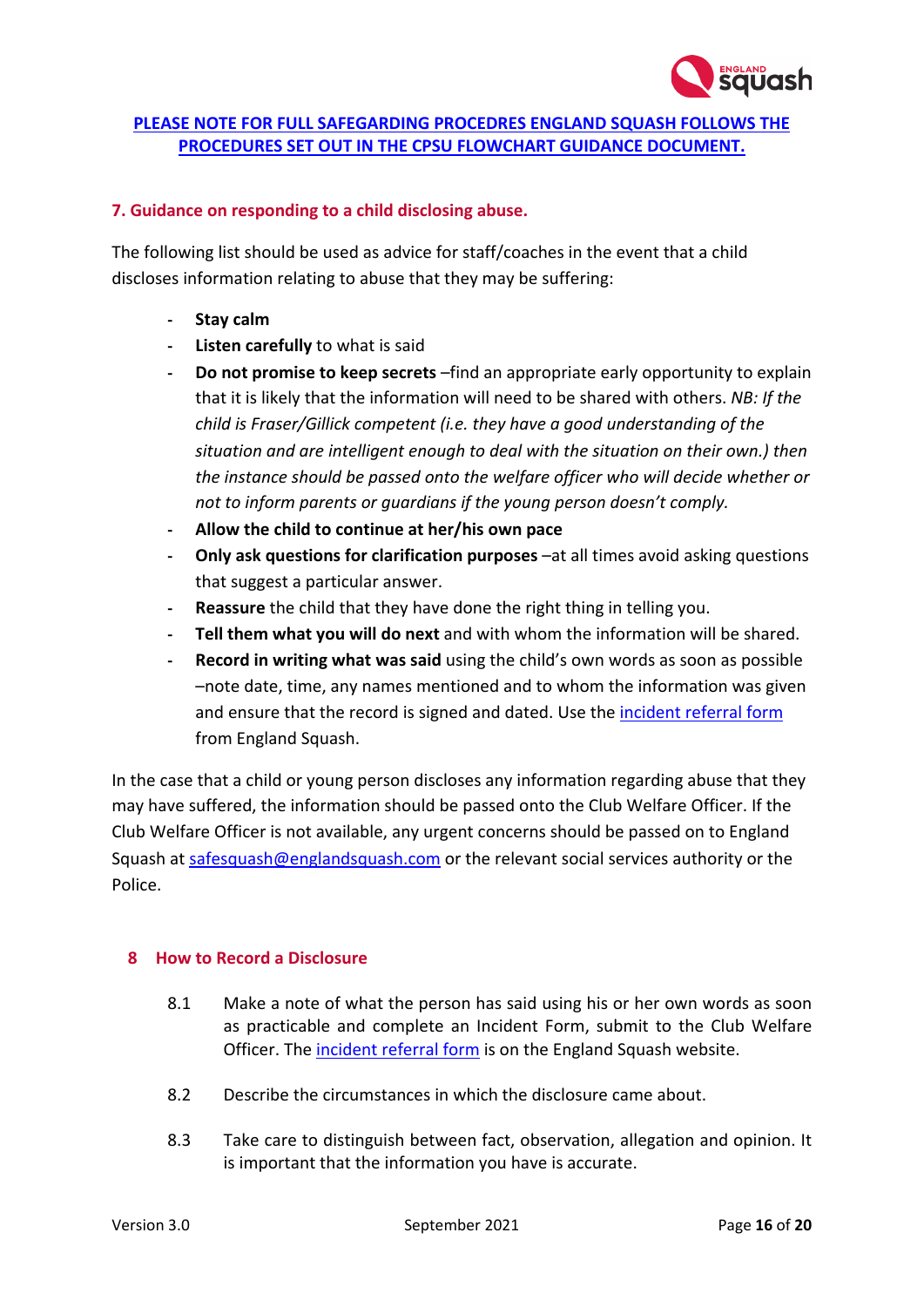

8.4 Be mindful of the need to be confidential at all times, this information must only be shared with the Club Welfare Officer or who will escalate it to England Squash if needed.

In partnership (if applicable), the Club Welfare Officer and/or England Squash will then:

- Inform the parent/carer of referral if in doing so does not put the child/young person at significant risk.
- Information can also be shared without consent where the 'vital interests' of the individual are affected (and he or she cannot give consent or consent cannot reasonably be obtained); or where there is a legal duty.
- Liaise with the family/carers, providing they are not implicated and the person consents

## **If the matter is urgent and relates to the immediate safety of a child or young person then contact the police immediately.**

8.5 Clubs and counties must be aware of the legislation surrounding the appropriate use of data. More information on how data should be retained, stored and destroyed in relation to child welfare concerns or concerns about possible risk posed by employees can be found on the CPSU [website](https://thecpsu.org.uk/resource-library/best-practice/guidance-on-child-protection-records-retention-and-storage/) and on the Information Commissioner's Office [website.](https://ico.org.uk/for-organisations/guide-to-data-protection/guide-to-the-general-data-protection-regulation-gdpr/)

## **9 Roles and Responsibilities of those within England Squash**

- <span id="page-16-0"></span>9.1 England Squash is committed to having the following in place:
- 9.1.1 A Lead Safeguarding Officer to produce and disseminate guidance and resources to support the policy and procedures.
- 9.1.2 A clear line of accountability within the organisation for work on promoting the welfare of all children and young people.
- 9.1.3 Procedures for dealing with allegations of abuse or poor practice against members of staff and volunteers.
- 9.1.4 A Case Management Group that effectively deals with issues, manages concerns and refers to a disciplinary panel where necessary (i.e. where concerns arise about the behaviour of someone within Squash).
- 9.1.5 A Disciplinary Panel will be formed as required for a given incident.
- 9.1.6 Arrangements in place to work effectively with other organisations to safeguard and promote the welfare of children and young people, including arrangements for sharing information.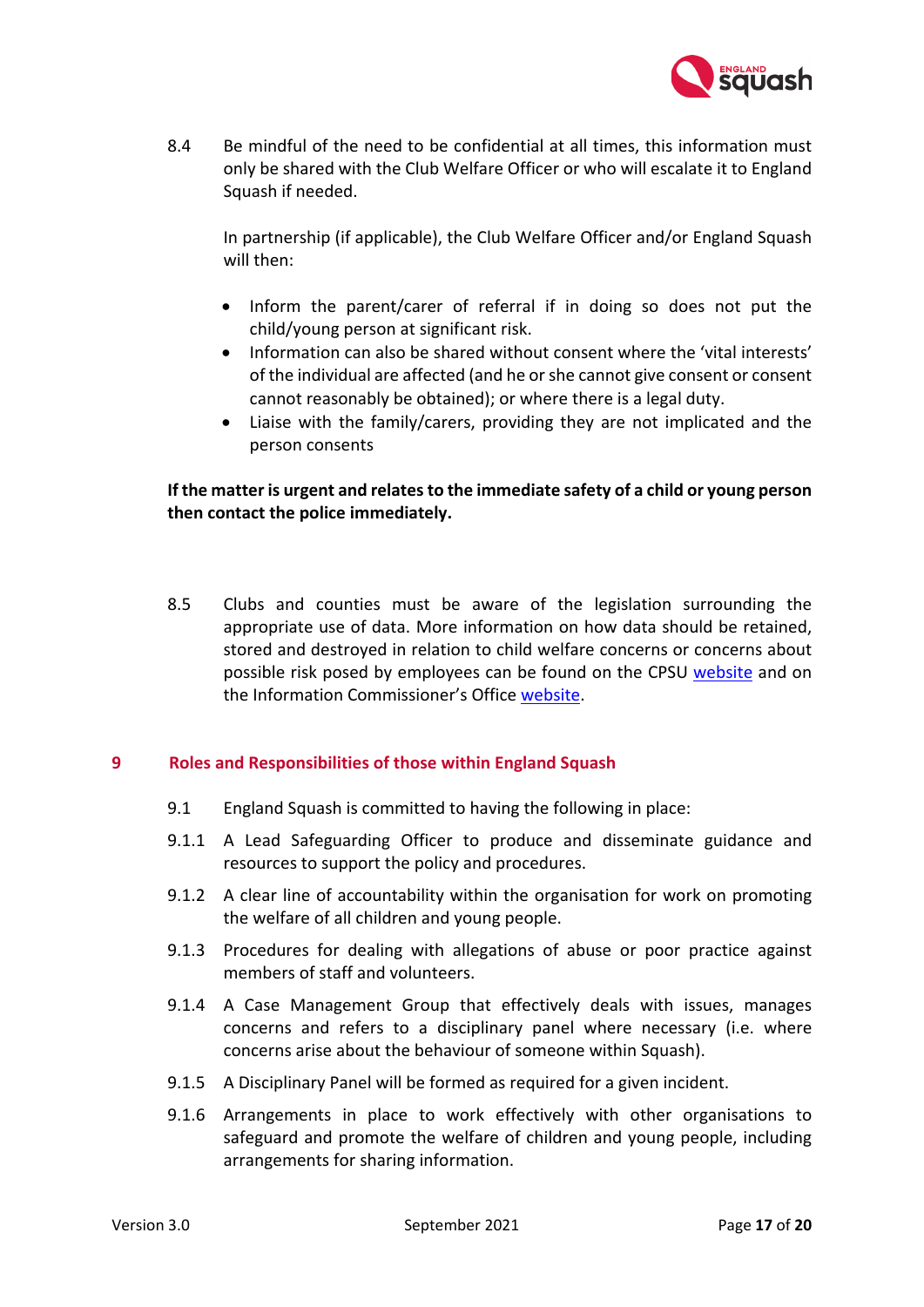

## **10 Good Practice**

#### <span id="page-17-0"></span>**Introduction**

It can be difficult to distinguish poor practice from abuse, whether intentional or accidental.

It is not the responsibility of any individual involved in Squash to make judgements regarding whether or not abuse is taking place, however, all Squash personnel have the responsibility to recognise and identify poor practice and potential abuse, and act on this if they have concerns.

### **10.1 Good practice**

England Squash strongly advises that those working with children and young people should:

- Fully accept the England Squash [Code of Conduct.](https://www.englandsquash.com/get-involved/referee/code-of-conduct)
- Have completed a [DBS check.](https://www.englandsquash.com/get-involved/coach/disclosure-and-barring-service-dbs-enhanced-check/disclosure-and-barring-service-dbs-faqs)
- Have completed a [safeguarding course](https://data.englandsquash.com/files?fileName=5eddce56-b47a-4145-9bc8-b457b7825997.pdf) relevant to their role as identified in the training matrix.

#### **Everyone should:**

- Aim to make the experience of Squash fun and enjoyable.
- Promote fairness and playing by the rules.
- Not tolerate the use of prohibited or illegal substances.
- Treat all equally and preserve their dignity; this includes giving more and less talented members of a group similar attention, time and respect.

#### **Those working directly with children and young people at risk should:**

- Respect the developmental stage of each child or young person and not risk sacrificing their welfare in a desire for team or personal achievement.
- Ensure that the training intensity is appropriate to the physical, social and emotional stage of the development of the child or young person.
- Work with children with medical or special needs to have gained further information and support from the medical adviser and their parents/carers (where appropriate) to develop realistic training and competition schedules which are suited to the needs and lifestyle of the child or young person, not the ambitions of others such as coaches, team members, parents or carers.
- Build relationships based on mutual trust and respect
- Always keeping a professional relationship with all children and young people.
- Always be publicly open when working with children and young people: - avoid coaching sessions or meetings where a coach and an individual child or young person are completely unobserved.
- Maintain an appropriate and open environment.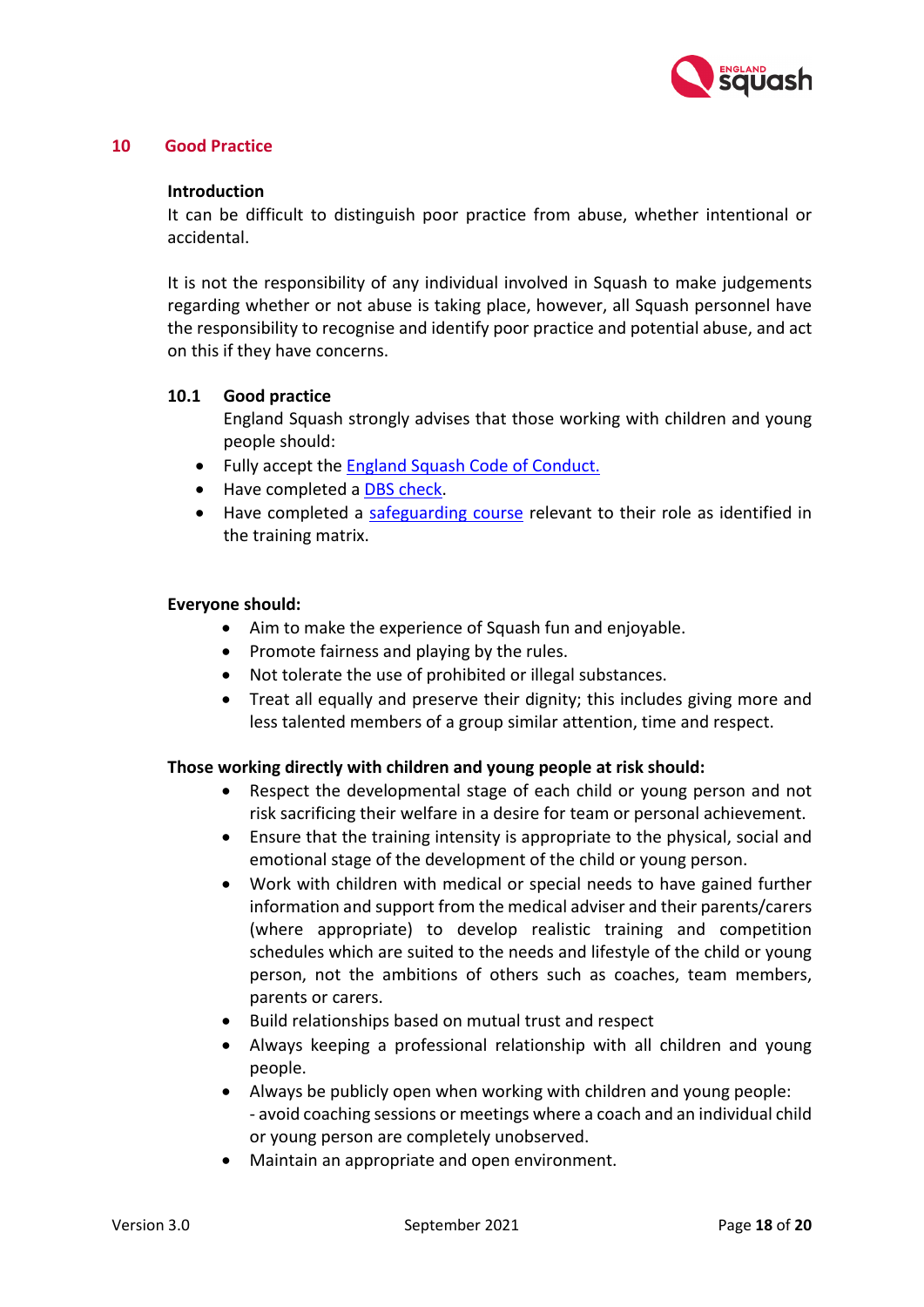

- Avoid unnecessary physical contact with people. Physical contact (touching) can be appropriate so long as:
	- it is neither intrusive nor disturbing
	- the child or young person's permission has been openly given
	- it is delivered in an open environment
	- -coach specific to the direction of improvement of technique
- Maintain a safe and appropriate relationship with children and young people and avoid forming intimate relationships with children or young people you are working with as this may threaten the position of trust and respect present between the children or young people and coach.
- Be an excellent role model by maintaining appropriate standards of behaviour.
- Gain the written consent of parent/carer to administer emergency first aid or other medical treatment if the need arises.
- Be aware of medical conditions, disabilities, existing injuries and medicines being taken and keep written records of any injury or accident that occurs, together with details of treatments provided.
- Arrange that someone with current knowledge of emergency first aid is available at all times.
- Gain written consent from the correct people and fill out relevant checklists and information forms for travel arrangements and trips. This should be the parent/carer of child/young person.

## **10.2 Poor practice**

The following are regarded as poor practice and should be avoided:

- Unnecessarily spending excessive amounts of time alone with an individual child/ young person
- Sharing of emails address, phone numbers, texting, social media sites etc
- Engaging in rough, physical or sexually provocative games, including horseplay.
- Allowing or engaging in inappropriate touching of any form.
- Using language that might be regarded as inappropriate by the child/young person and which may be hurtful or disrespectful.
- Making or sharing sexually suggestive comments, even in jest or found in social media.
- Reducing an child/young person to tears as a form of control.
- Letting allegations made by an child/young person go uninvestigated, unrecorded, or not acted upon.
- Taking a child/young person at risk alone in a car on journeys, however short. Parental consent must always be obtained for transporting see form on website.

If, during your care, you accidentally injure a child/young person at risk, they seem distressed in any manner, appear to be sexually aroused by your actions, or misunderstand/misinterpret something you have done, report these incidents as soon as possible to the designated lead officer in the organisation and make a brief written